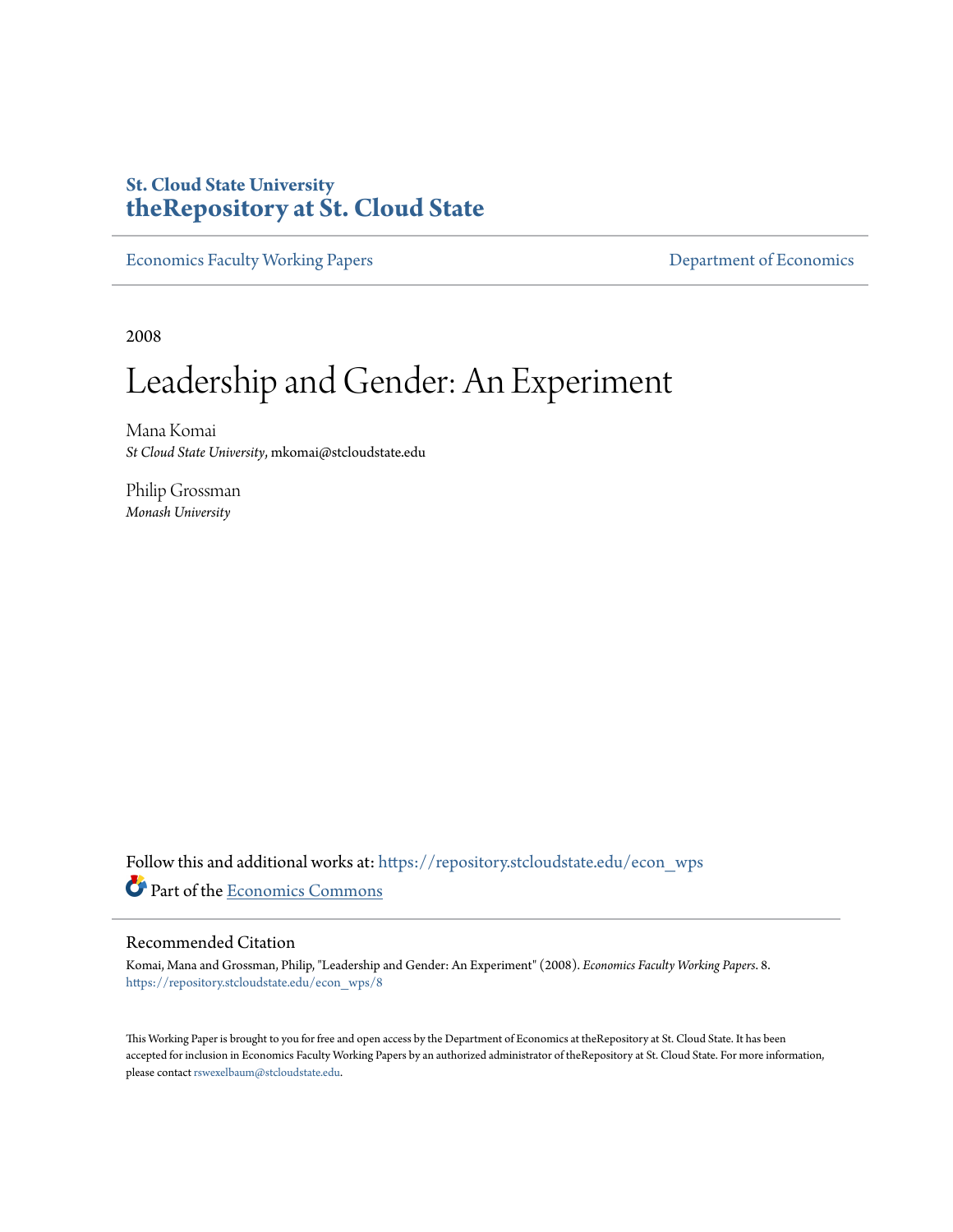### **Leadership and Gender: An Experiment\***

**Philip J. Grossman** 

**&** 

**Mana Komai** 

**Department of Economics St. Cloud State University St. Cloud, MN 56301-4498** 

**January 2008** 

#### **Abstract:**

We present an information based model of leadership in a setting that exhibits the familiar problems of free riding and coordination failure. Leaders have superior information about the value of the project in hand and can send a costly signal to their uninformed followers to persuade them to cooperate in the project. Followers voluntarily choose whether or not to follow the better informed leader. We provide experimental evidence that, when the leaders' gender is revealed to their followers, female subjects hesitate to lead (send a costly signal) while followers' behavior does not indicate any gender discrimination. Such behavior is not observed among the male leaders.

Keywords: Leadership, Information, Gender, Free Riding, Coordination Problem.

\*- Funded by a SCSU University Researchers Fund grant, and a grant from the National Science Foundation (SBR-0136684).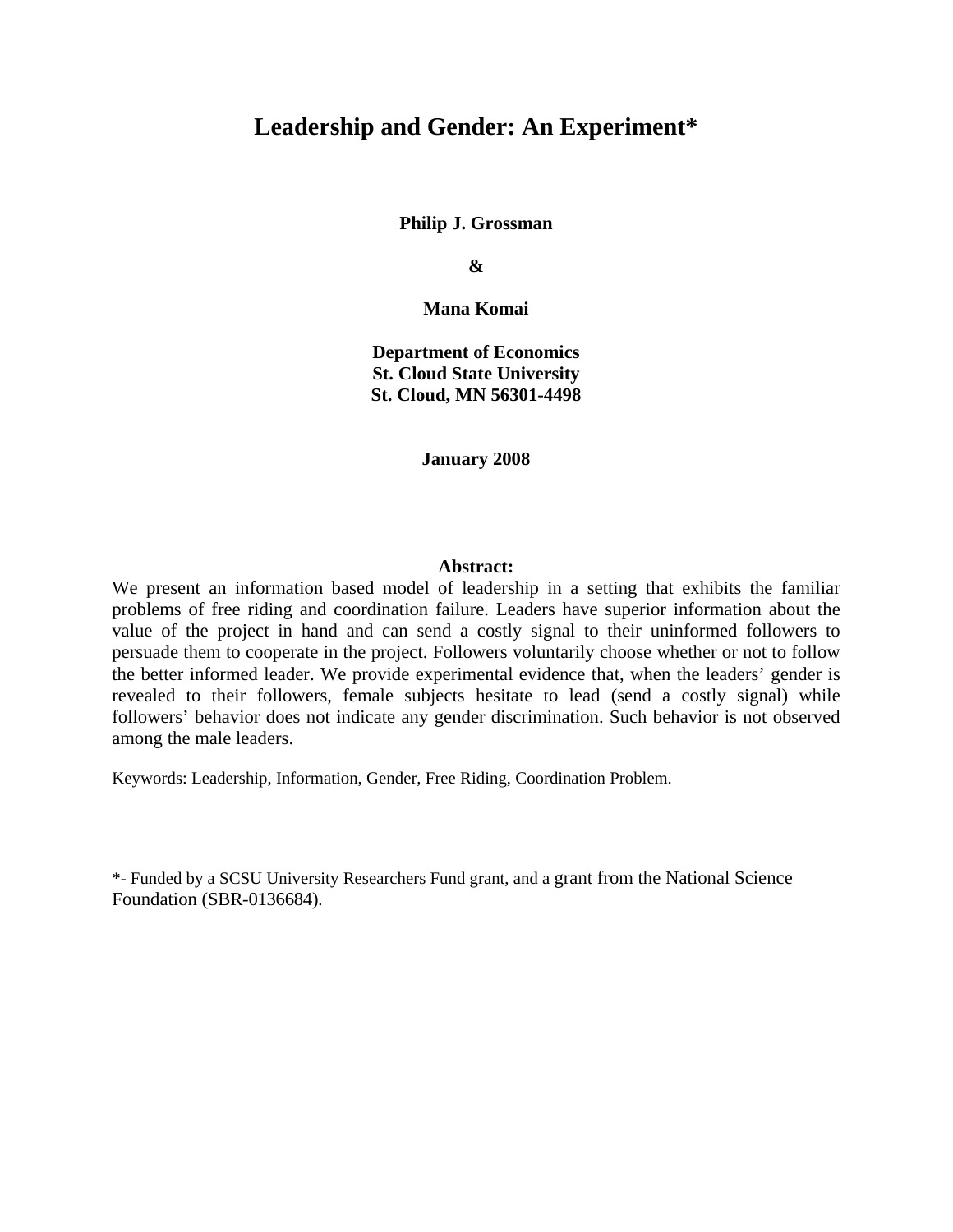#### **Introduction**

There is considerable experimental evidence indicating that the behavior of men and women differs in a variety of issues such as risk aversion (e.g. Byrness, Miller, and Schafer, 1999), altruism (e.g. Andreoni and Vesterlund, 2001), and competition (e.g. Gneezy, Niederle, and Rusticchini, 2003). Our experimental study contributes to this literature by focusing on leadership.

Today women are capable and active in the society but have failed to attain leadership positions consistent with their representation. While discrimination maybe one explanation of this shortfall, it does not explain it all. If women believe that they are less likely to be followed than men, they may refuse to accept leadership roles that are often costly for the leaders.

We present a single-shot, collective action game in which free riding and coordination failures can prevent group cooperation. In our setting, leaders, informed about the value of the project in hand, have the incentive to persuade group cooperation by sending a costly signal to their followers indicating that cooperation is worthwhile. We observe no gender discrimination by the followers but find evidence that female subjects are significantly more eager to lead in anonymous environments, where their gender is **not known** to their followers, than they are in environments where their gender is known to their followers. Such a pattern is not observed among the male subjects.

#### **Experiment**

The experimental design is based on a theoretical model by Komai and Stegeman (2006) and Komai, et al (2007). An experimental session consists of 5 groups of 3 playing ten rounds of a single-shot, collective action game. Subjects begin each round with \$10 endowments and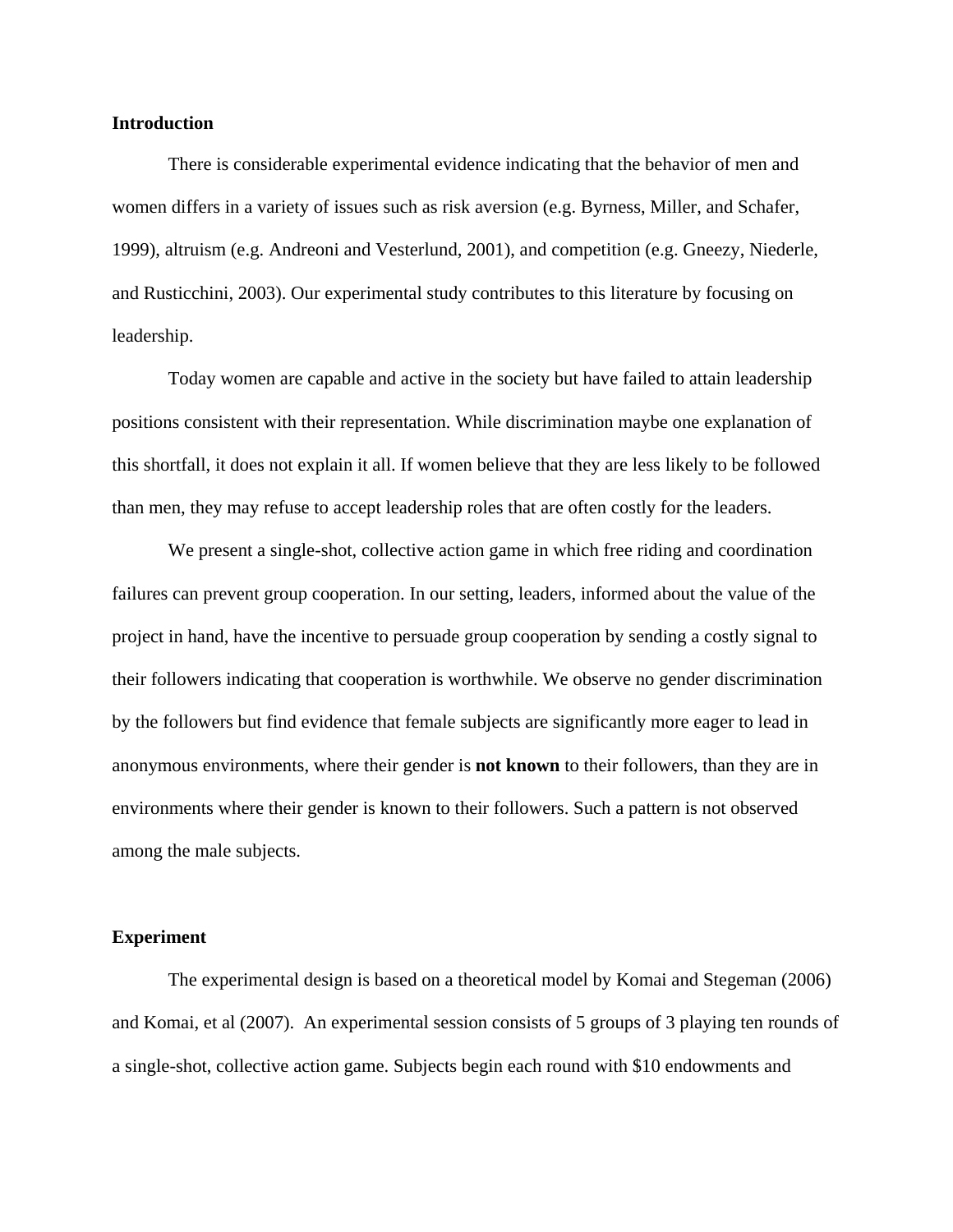decide whether or not to invest their endowments in a group project. In each round three possible payoff scenarios are assigned to each group with equal probability (Table 1).

|                   | Scenario 1          |                         | Scenario 2          |                         | Scenario 3          |                         |
|-------------------|---------------------|-------------------------|---------------------|-------------------------|---------------------|-------------------------|
|                   | Investors<br>(each) | Non-investors<br>(Each) | Investors<br>(each) | Non-investors<br>(Each) | Investors<br>(each) | Non-investors<br>(Each) |
| All invest        | 20                  |                         | 13                  |                         | $\boldsymbol{0}$    |                         |
| 2 invest          | 13                  | 17                      | 9                   | 15                      | $\boldsymbol{0}$    | $\,8\,$                 |
| 1 invests         | 7                   | 14                      | 5                   | 12                      | $\mathbf{0}$        | 9                       |
| Nobody<br>Invests |                     | 10                      |                     | 10                      |                     | 10                      |

Table 1

Scenarios vary across groups and change each round. In Scenarios 1 and 2, well-being is maximized if all players fully cooperate. Participation in Scenario 3 is bad for the group and individual group members. No player is willing to participate by himself in any scenario. There are increasing returns to participation in Scenarios 1 and 2. In Scenario 2 free riding is strictly dominant. In Scenario 1 players prefer to participate if they believe that the other two group members will participate. In Scenario 2, strict dominance of the free riding strategy, and in Scenario 1, failure of coordination can prevent efficient group cooperation.<sup>1</sup>

Each group has a leader who is aware of the assigned scenario. The others two members of the group (the followers) know only the possible scenarios and their likelihood. The leader moves first, deciding whether or not to invest. Followers observe their leader's decision before they simultaneously and separately make theirs. The leader has the incentive to invest in Scenarios 1 and 2 (to send a positive signal to his followers) and followers have the incentive to

<sup>&</sup>lt;sup>1</sup> Under complete information.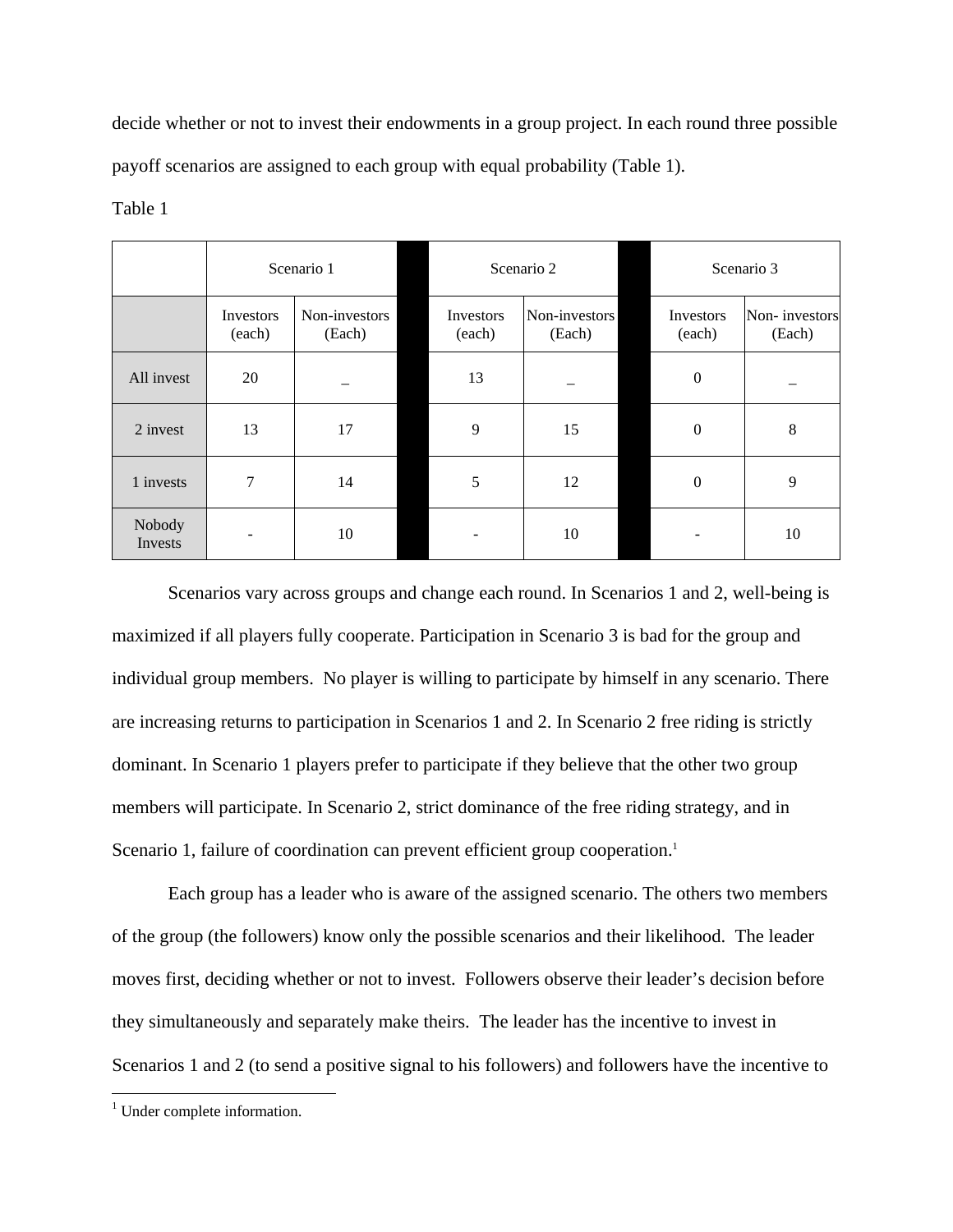follow the leader because the leader has more information about what they should do than they themselves have.<sup>2</sup>

We use a random rematching design: group composition and the leader-follower roles change each round. This rematching procedure was introduced by Andreoni (1988) in public good experiments to balance the desire to test a single-shot prediction with the need for repeated experience by the subjects.

What activities can represent our game? One example (Franzen 1995) is signing a petition or donating money for some common good. Both activities are costly. A typical person has no incentive to participate alone. More participation helps the cause. Potential participants have the incentive to free ride.<sup>3</sup> The game is a single-shot game because players may not get exposed to the same project or may not be with the same people again. Our model is also appropriate for taskforces (temporary units, or ad hoc committees established to work on a single-shot collective activity).

Subjects' earnings are privately announced after each round using identification numbers. Subjects are told that only one, randomly chosen round determines their final earnings and thus they should always make their best decision.

Two treatments were designed:

1

• Gender Signaling Treatment (GST): Leaders' gender is revealed to their followers (followers' decision sheets indicate whether the leader was male or female).4

 $2^2$  A precise characterization of the equilibrium is available upon request.

 $3$  However, if the project is highly valued (Scenario 1) and if a large number of players participate, participating may become more appealing than not because participants may not only gain from the success of the project but also may enjoy a positive political status or a sense of pride for being a participant. 4

<sup>&</sup>lt;sup>4</sup> In the real world, potential followers are aware of their leaders' gender: in some contexts (like in politics) the gender of female leaders is explicitly talked about. To start, we choose the extreme manipulation of directly revealing the leader's gender rather than the more subtle manipulation of using he or she terminology. If we were unable to find a difference in behavior using our manipulation, differences are unlikely to be observed under more subtle manipulations.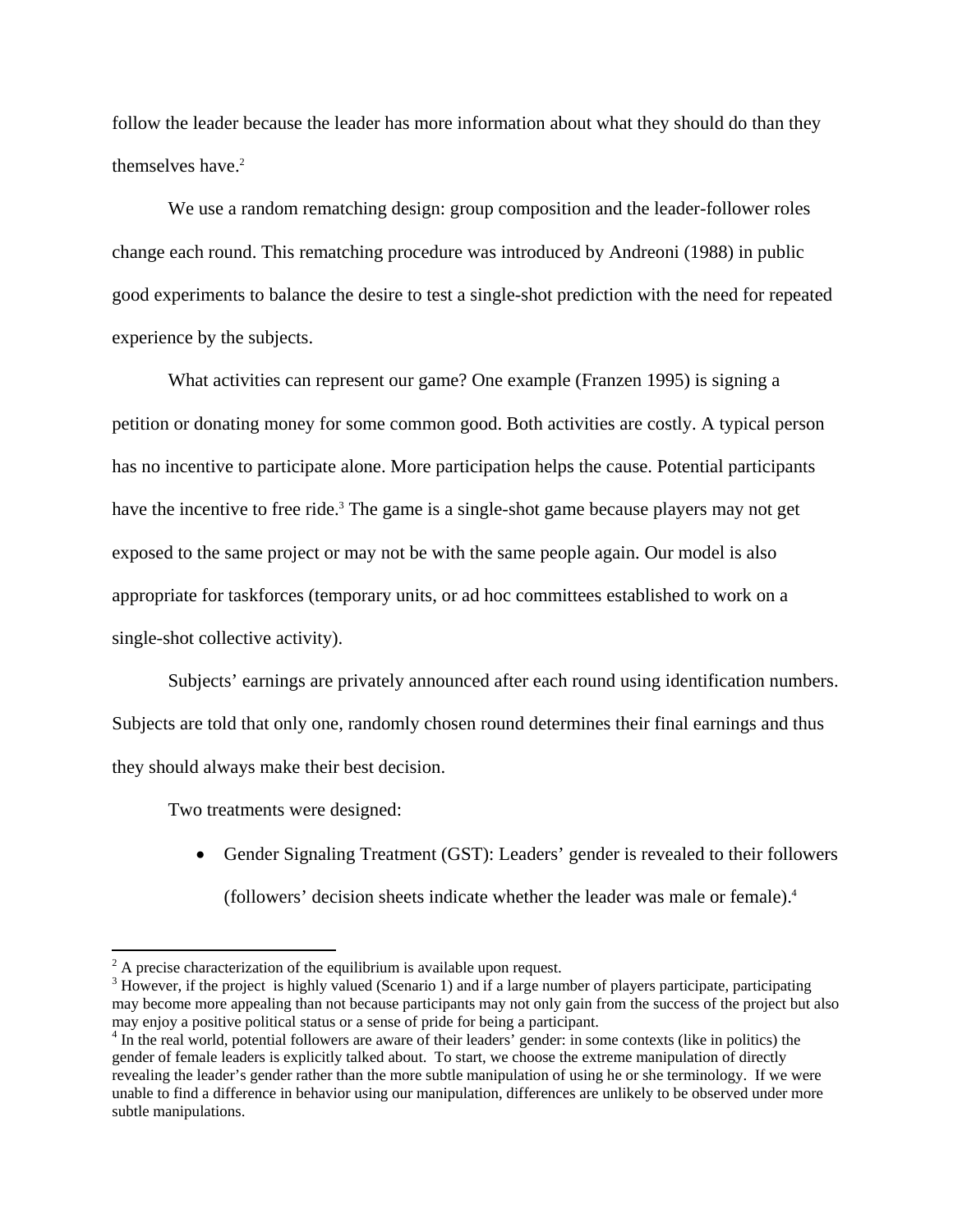• Gender Anonymous Treatment (GAT): followers are unaware of their leader's gender.

Our null hypothesis is that the same pattern of behavior should be observed in both treatments since the leaders' gender is irrelevant to their information signaling role.

Four sessions of each treatment were conducted. In each session we attempted to have 8 subjects of one sex and seven of the other, or as close to this split as possible.<sup>5</sup> Subjects are recruited by e-mail and posters. Instructions are read aloud and subjects are tested to make sure they understand them.<sup>6</sup> Decisions were anonymous; subjects were identified by random 5-digit identification numbers. Sessions lasted about 70 minutes. Average earning was \$12.10 in the GST and \$12.29 in the GAT (no showup fee). Subjects' socioeconomic characteristics did not differ significantly across treatments.

#### **Results and Discussion**

To analyze followers' behavior, we combined all three scenarios.7 A total of 400 decisions were made by followers in each treatment. We conducted random effect Probit regressions estimating followers' probability of investment in both the GAT and the GST (see Table 2). We found a positive and significant correlation between followers' investment decisions and their leader's decision to invest in both treatments, but no significant relationship between the followers' decisions, their own gender, or their leader's gender.<sup>8</sup>

<sup>&</sup>lt;sup>5</sup> No session had more than 9 of one sex.

<sup>&</sup>lt;sup>6</sup> In a post-experiment survey subjects were asked about how clear the instructions were  $(1 =$  unclear ...  $5 =$  very clear); 60% responded 5 and the rest 4.

 $<sup>7</sup>$  Because followers are uninformed about the assigned scenario (the only source of information for the followers is</sup> the decision made by their leader).

<sup>&</sup>lt;sup>8</sup> The following variables were jointly insignificant: subjects' major, GPA, and clarity of the instructions.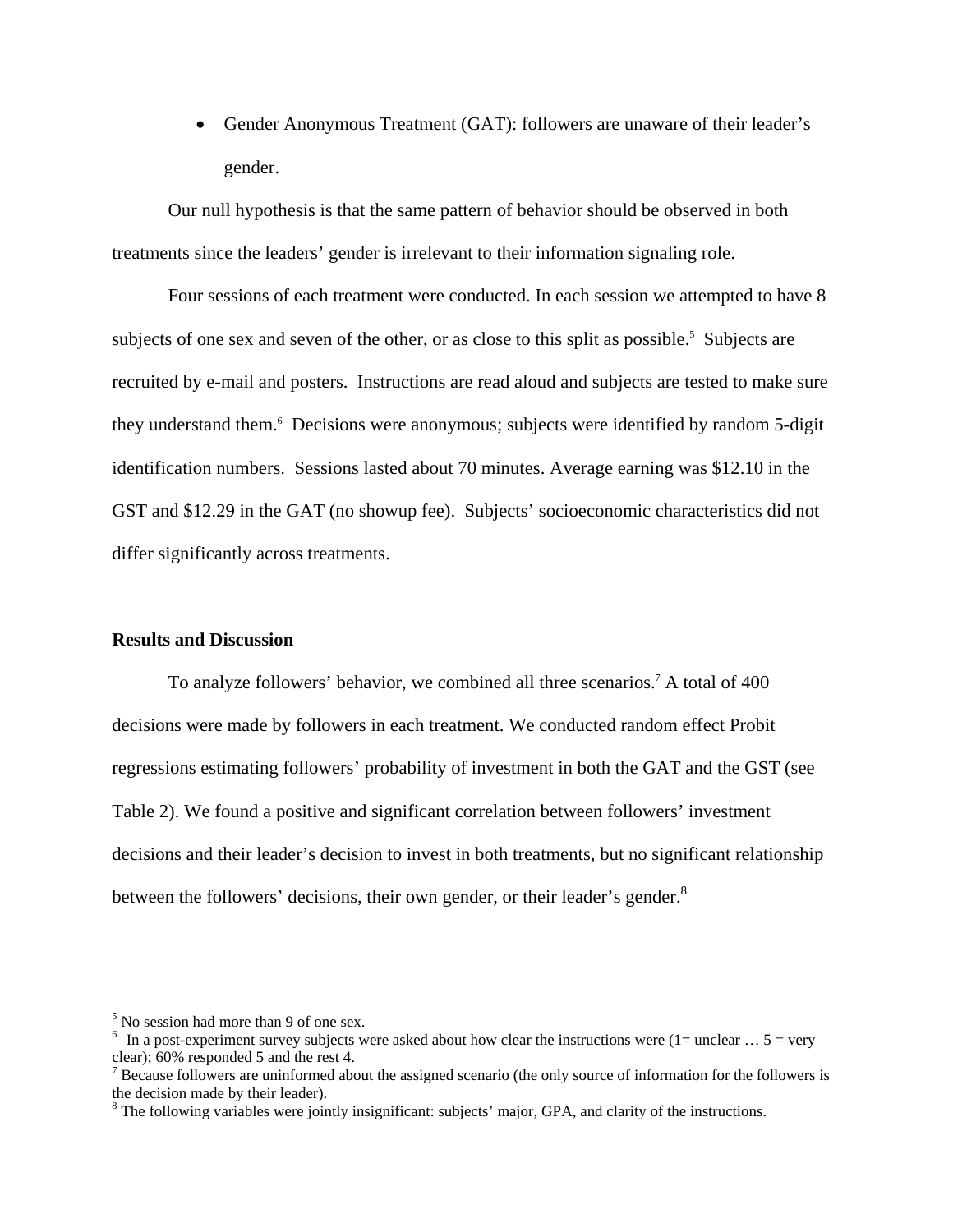Followers might have ignored the leaders' gender thinking that gender is irrelevant to the leaders' signal or might have acted out of political correctness thinking this is what is expected of them. We cannot completely dismiss the latter, but are inclined to discount it because decisions are anonymous and financially motivated (non-self-serving decisions are costly).

|                                 | Coefficient |            |  |  |  |  |  |
|---------------------------------|-------------|------------|--|--|--|--|--|
| $(t-stat)$                      |             |            |  |  |  |  |  |
| Marginal value                  |             |            |  |  |  |  |  |
| Variable                        | <b>GAT</b>  | <b>GST</b> |  |  |  |  |  |
|                                 | $-1.178*$   | $-1.215*$  |  |  |  |  |  |
| Constant                        | (5.09)      | (3.78)     |  |  |  |  |  |
|                                 | 1.900*      | 1.856*     |  |  |  |  |  |
| Leader Invested                 | (11.99)     | (5.51)     |  |  |  |  |  |
|                                 | 0.736       | 0.671      |  |  |  |  |  |
|                                 |             | $-0.070$   |  |  |  |  |  |
| Female Leader                   |             | (0.26)     |  |  |  |  |  |
|                                 |             | $-0.026$   |  |  |  |  |  |
|                                 | 0.101       | $-0.368$   |  |  |  |  |  |
| <b>Female Follower</b>          | (0.42)      | (0.10)     |  |  |  |  |  |
|                                 | 0.039       | $-0.013$   |  |  |  |  |  |
| Leader Invested $\times$ Female |             | 0.408      |  |  |  |  |  |
| Leader × Female Follower        |             | (0.83)     |  |  |  |  |  |
|                                 |             | 0.147      |  |  |  |  |  |
| Leader Invested $\times$ Female |             | 0.212      |  |  |  |  |  |
| Leader $\times$ Male Follower   |             | (0.51)     |  |  |  |  |  |
|                                 |             | 0.077      |  |  |  |  |  |
| Leader Invested $\times$ Male   |             | 0.006      |  |  |  |  |  |
| Leader $\times$ Female Follower |             | (0.01)     |  |  |  |  |  |
|                                 |             | 0.002      |  |  |  |  |  |
|                                 | $-0.029$    | $-0.039$   |  |  |  |  |  |
| Round                           | (0.99)      | (1.28)     |  |  |  |  |  |
|                                 | $-0.011$    | $-0.014$   |  |  |  |  |  |
| Rho                             | $0.244*$    | $0.210*$   |  |  |  |  |  |
|                                 | (2.49)      | (1.98)     |  |  |  |  |  |
| L.L.F.                          | $-181.5$    | $-173.9$   |  |  |  |  |  |

 **Table 2: Random Effects Probit Results-Followers' Decision to Invest** 

To analyze leaders' behavior we consider each scenario separately.<sup>9</sup> Leaders made 133 decisions in Scenario 3 (both treatments combined) and, except for 1 leader, nobody invested. In Scenario 1, leaders made a total of 127 decisions. In every instance but 8, leaders invested regardless of their gender or the treatment.

<sup>&</sup>lt;sup>9</sup> Because leaders are aware of the assigned scenario.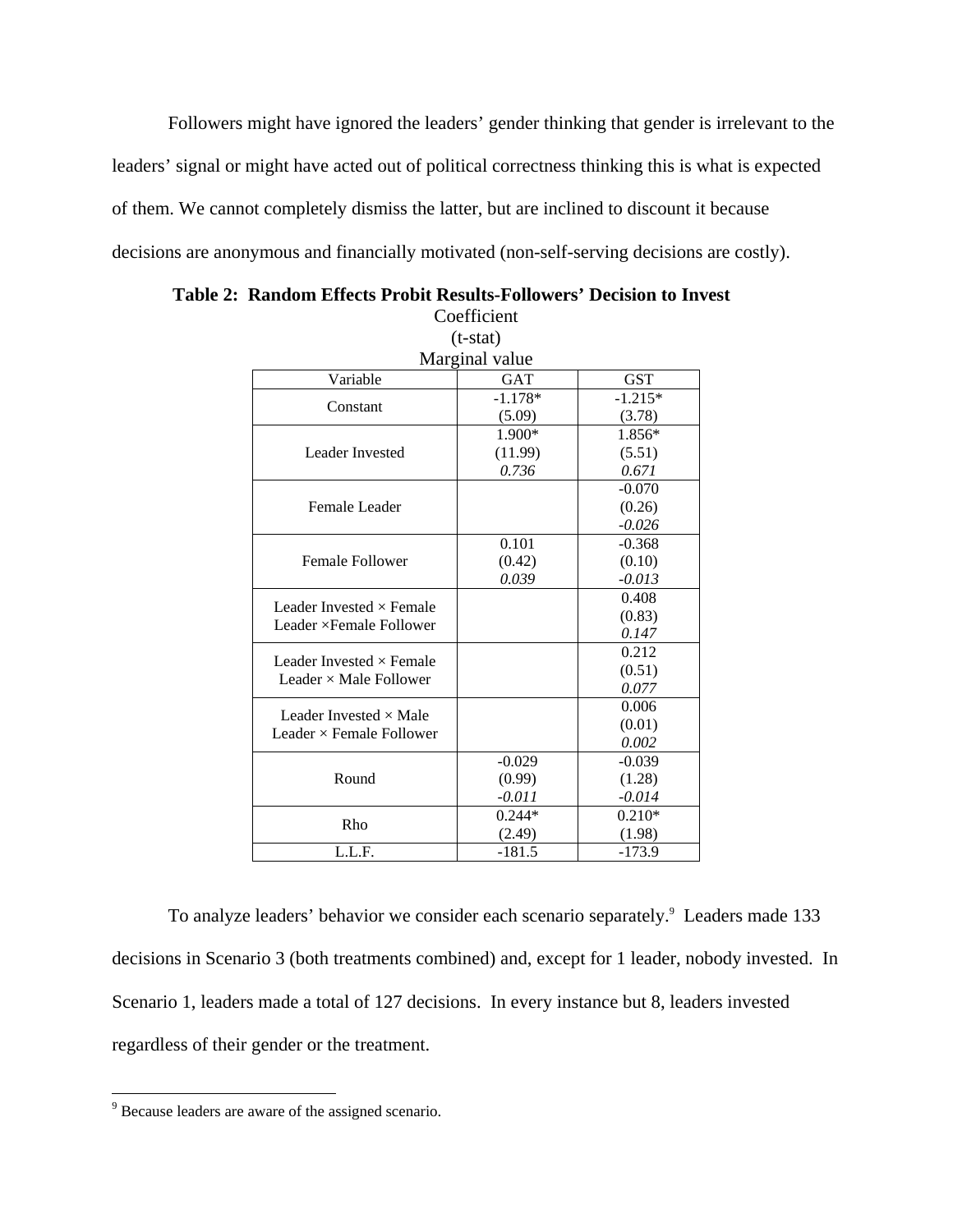The interesting scenario is Scenario 2 in which leaders made 140 decisions (both treatments combined). 10 A preliminary data analysis suggested that while the male leaders' investment decision was not affected by the treatment, female leaders invested significantly less in the GST than they did in the GAT. We conducted Probit regressions estimating leaders' probability of investment in scenario 2 (see Table 3).<sup>11</sup>

The regression results show that the GST has a negative and significant effect on the investment decision of female leaders: when the leaders' gender is known, female leaders hesitate to lead (send a costly signal). Male leaders follow the same behavioral pattern regardless of the treatment and the pattern is insignificantly different from that of female leaders in the  $GAT$ <sup>12</sup>

|            | Coefficient    |  |  |  |  |
|------------|----------------|--|--|--|--|
| Variable   | $(t-stat)$     |  |  |  |  |
|            | Marginal value |  |  |  |  |
|            | $0.755*$       |  |  |  |  |
| Constant   | (5.49)         |  |  |  |  |
|            | $-0.710*$      |  |  |  |  |
| Female×GST | (2.02)         |  |  |  |  |
|            | $-0.281$       |  |  |  |  |
|            | $-.0267$       |  |  |  |  |
| Male×GST   | (0.77)         |  |  |  |  |
|            | $-0.105$       |  |  |  |  |
|            | $-0.0322$      |  |  |  |  |
| Male×GAT   | (0.95)         |  |  |  |  |
|            | $-0.128$       |  |  |  |  |
|            | $-0.035$       |  |  |  |  |
| Round      | (0.86)         |  |  |  |  |
|            | $-0.014$       |  |  |  |  |
| L.L.F      | $-93.8$        |  |  |  |  |

**Table 3: Probit Results: Leaders' Decision to Invest** 

 $10$  Out of 140 decisions, 82 were made by male leaders (43 in the GST and 39 in the GAT), and 58 by females (36 in the GST and 22 in the GAT). The difference in the number of decisions made by men and women reflects the slightly greater number of male subjects and the random assignments which were determined prior to the experiment by ID number. The ID numbers were randomly allocated to subjects.

 $11$ <sup>T</sup> The model was originally estimated with random effects. Estimated rho was either less than 0.001 or insignificant. Probit results are reported.

 $12$  Footnote 7 applies.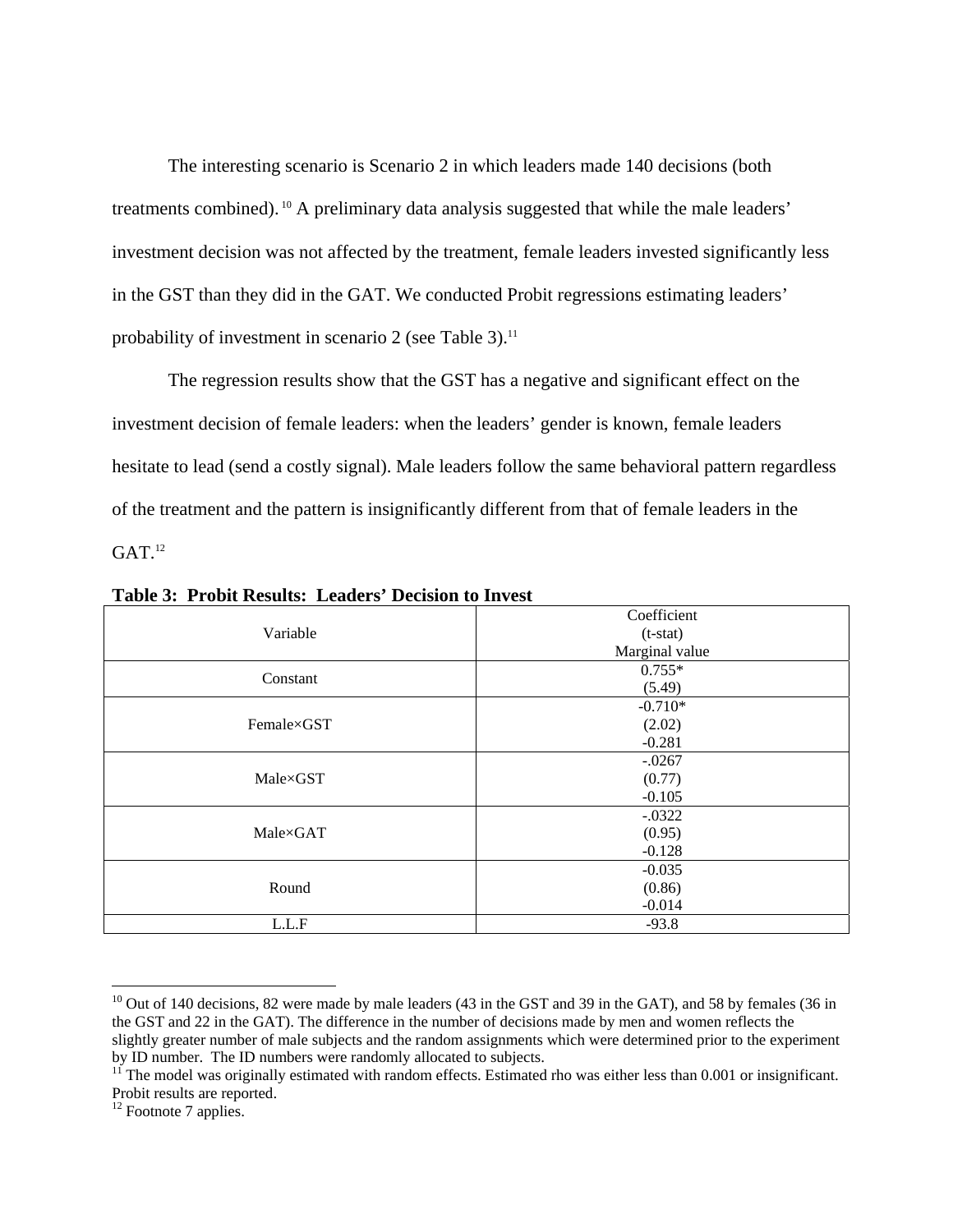Our interpretation is that female leaders expect less cooperation from their followers in the GST, where their gender is revealed, than they do in the GAT, where their gender remains unknown. Female leaders, therefore, become less eager to send a costly signal in the GST, in Scenario 2, where followers' refusal to follow significantly jeopardizes their payoff. This behavior is not observed in Scenario 1, where followers' refusal to follow the leader does not harm her as much as it does in Scenario 2. In Scenario 2 (Scenario 1), the investing leader loses \$1 (earns \$3) if 1 follower refuses to invest and loses \$5 (loses \$3) if they both do.

Our results seem similar to the "Stereotype Threat" in psychology (Steel, 1997). The theme of this literature is that individuals who are targets of negative ability stereotypes (females, African Americans, Latinos, etc) are at risk of doing poorly on tests of ability for reasons such as self-doubt (the literature is mostly focused on verbal, mathematical, and analytical tests, while our study focuses on leadership).

The significant difference in the behavior of our female leaders could also be a reaction to similar social devaluations. In our case, however, the reaction of female leaders may be affected more by their pessimism about the reaction of their followers rather than self-doubt.

#### **References**

Andreoni, J. 1988. Why Free Ride? Strategies and Learning in Public Good Experiments. *Journal of Public Economics* 37:291-304.

Andreoni, J. and L. Vesterlund. 2001. Which is the fair sex? Gender differences in altruism. *Quarterly Journal of Economics* 116:293-312.

Byrness, J. P., D. C. Miller, and W. D. Schafer. 1999. Gender differences in risk taking: A metaanalysis. *Psychological Bulletin* 75:367-383.